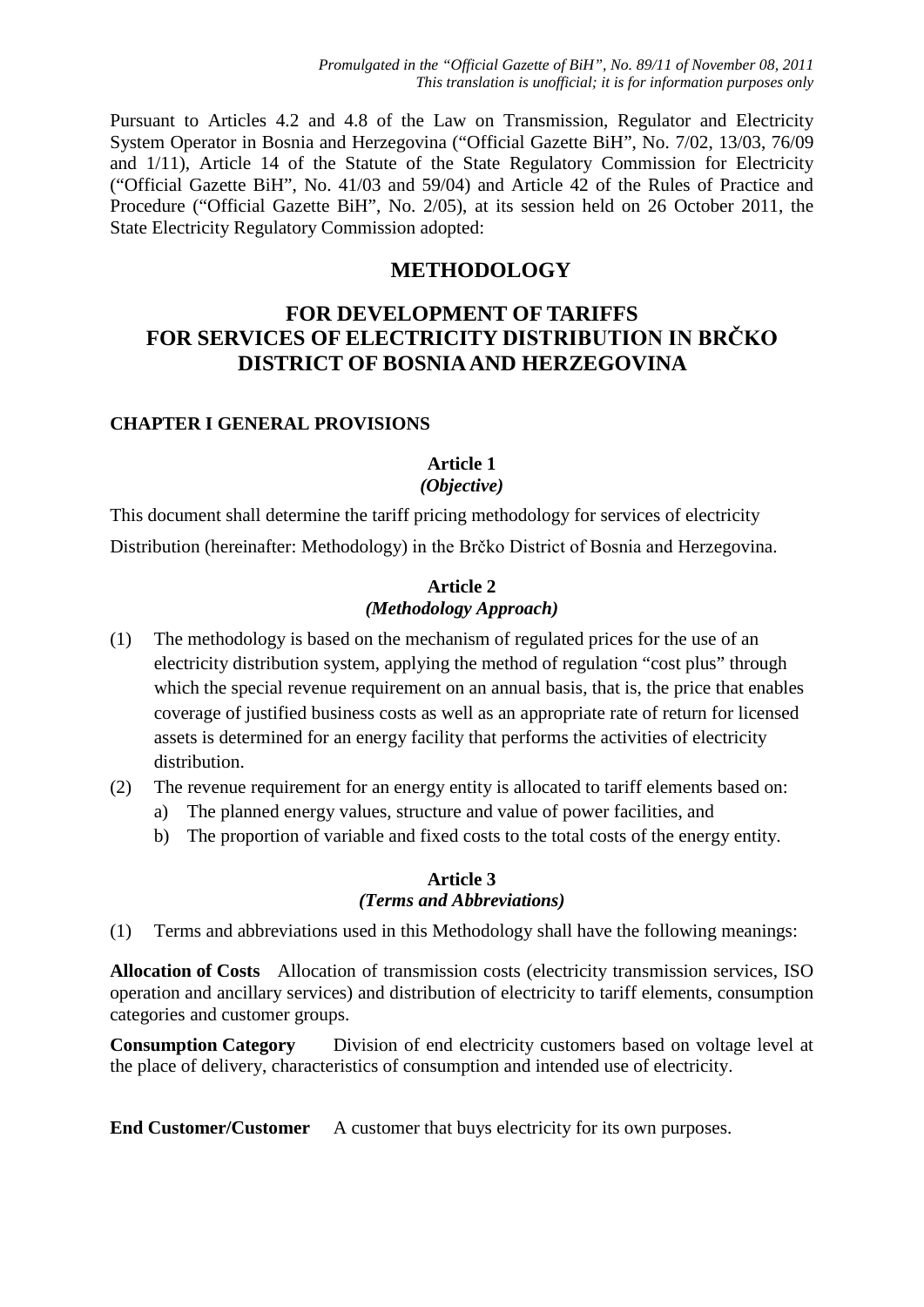**Eligible Customer** A customer that is connected to a transmission or distribution network who is allowed to purchase electricity at its own choice.

Licensed Assets Permanent (tangible and nontangible) assets used to carry out electricity-related activities (distribution and supply) for whose performance one needs to have SERC license.

**Origin of the Cost** Physical or other origin in the regulated entity where a specific cost occurs.

**Ineligible (tariff) Customer Electricity customer connected to a distribution network** who buys electricity in a regulated manner and at regulated prices.

**Billing Capacity** A tariff element used to measure and express distribution capacity, necessary to meet the maximum load of the customer in any moment during the calculation period.

**Distribution System Operator** Legal or natural person that has a license for operation, management, maintenance and development of a distribution system in a specific area.

**Revenue Requirement** Amount of revenues necessary for an energy entity to cover all justified costs that were incurred during performance of a regulated activity with an appropriate rate of return for assets.

**Regulated Activity** Electricity activity for which it is necessary to have a license issued by the Regulator in accordance with the Law.

**Regulated Prices** Prices of products and services in the public service obligation system determined by the Regulator.

**Regulated Entity** The Company that performs one or more power-related activities as determined by the Law.

**Supply** Sale of electricity to customers, including resale.

**Electricity Supplier** User of the license for supply of customers with electricity.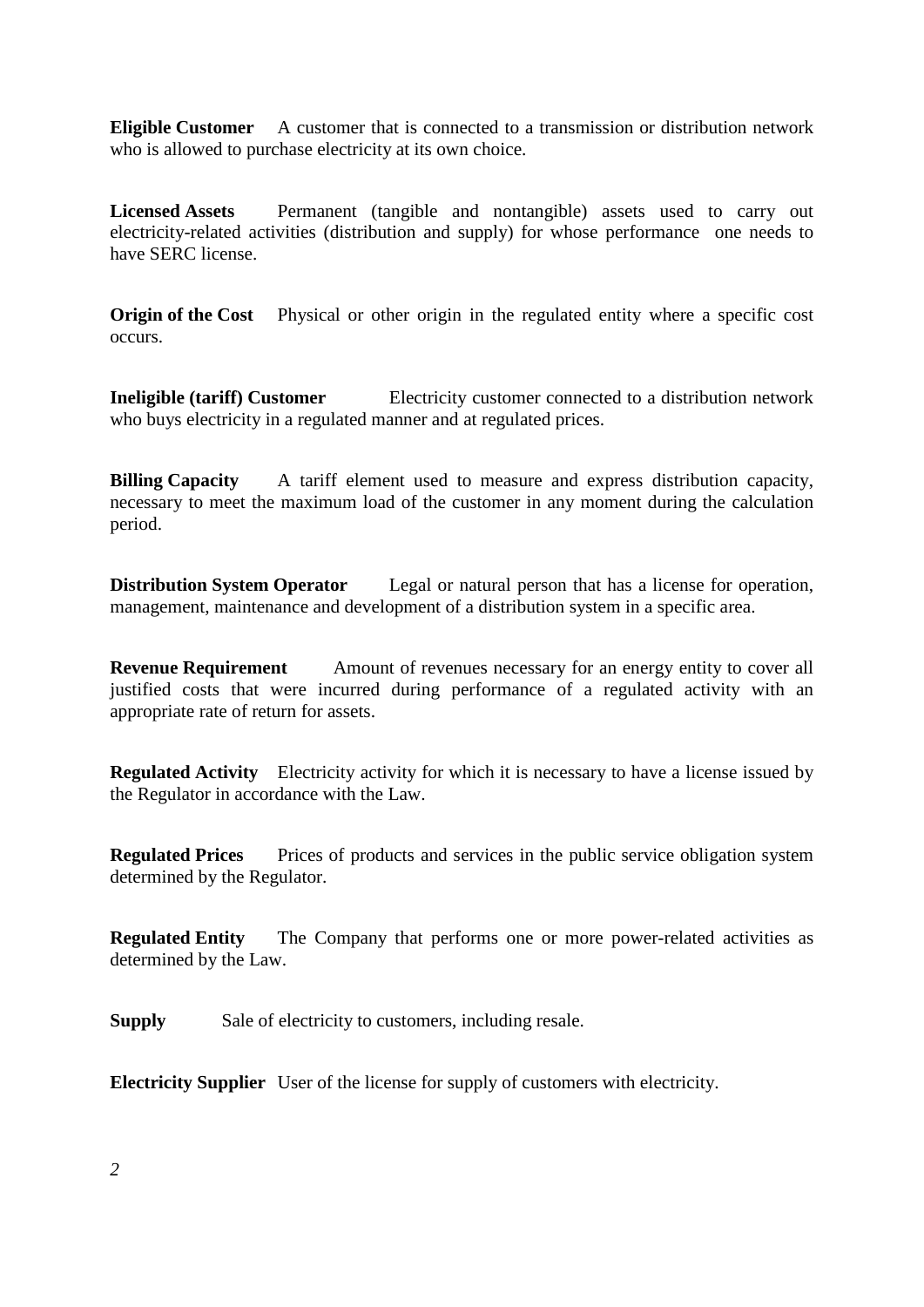**Tariff Elements** Billing elements for a tariff system used to express the consumption of a regulated entity and calculate the price of the consumption

**Tariff System**The system of criteria and rules that contains: tariff elements, manner of their application in certain daily intervals and seasons for consumption categories and customer groups and tariffs for calculation of the price of the transferred, distributed and consumed electricity.

**Tariff** Tariff elements applied to customer groups for different daily intervals and seasons with corresponding unit prices.

#### **Abbreviations**

AD - value of accumulated depreciation of the fixed assets

 $C$  – value of the total distribution network capacity

 $C_D$  - costs of depreciation

 $C<sub>O&M</sub>$  - costs of operation and maintenance

 $C_1$  – costs of covering of electricity losses in the distribution system

C i – value of distribution network capacity for voltage level *i*

DI (%) - debt interest

DP - debt part, value of liabilities from the balance sheet

EP - equity part, value of capital from the balance sheet

GA - value of granted assets

KM - convertible mark

kV - unit for voltage  $(1 \text{ kV} = 1000 \text{ V})$ 

kvarh - unit for reactive energy  $(1 \text{ kvarh} = 1000 \text{ varh})$ 

kW - measurement unit for active power  $(1 \text{ kW} = 1000 \text{ W})$ 

 $kWh$  - measurement unit for energy (1 kWh = 1000 Wh)

 $\mathrm{P_{C}}$  - peak load measured at a customer

P E - price at the bus bar of the generation unit delivering regulated energy

P i – total non-coincident peak load of all customers connected to voltage level *i*

 $P_d$  – average electricity procurement price for the demand of customers from the category of households

P L - price of electricity to cover losses in the distribution network

P R - price of excessive take-off of reactive energy

 $P<sub>E</sub>$  – price at the threshold of a generation unit that delivers electricity

 $P_d$  – average electricity procurement price for the supply of a category of households

P Wi – average price of the tariff element for active energy on voltage level *i*

PV - purchase value of fixed assets

*3*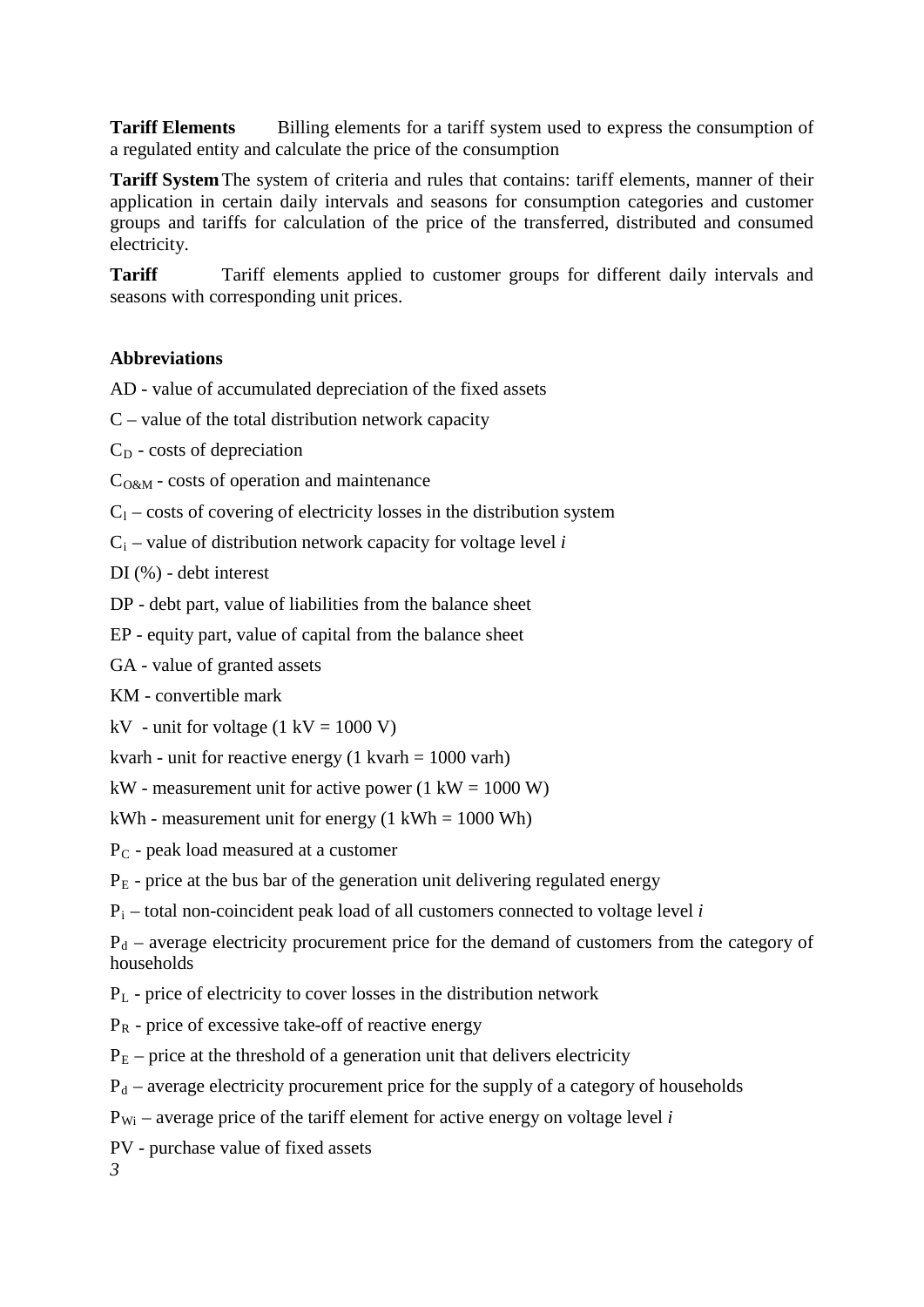r – justified amount of electricity losses in a distribution system

RR - revenue requirement for performance of the regulated activity (service) of electricity distribution

 $RR_d$  – the amount of revenue requirement for performance of the regulated activity of distribution reduced by the value of losses on a distribution network

RR i – part of the revenue requirement allocated to voltage level *i* 

RR wi – value of losses on a distribution network allocated to voltage level *i*

 $R_{\rm{OTH}}$  - other revenues related to the regulated activity

RAB - regulatory asset base

ROA - return on assets

ROE(%) - return on equity

T(%) - effective tax rate on profit

TC - total capital from the balance sheet

 $W_C$  – electricity planned for supply of end customers connected to the distribution system

 $W_i$  - total consumption of all customers connected to voltage level  $i$ 

*W L* - electricity quantities necessary for compensation of losses in the distribution system

*W Li* - distribution losses on voltage level *i*

*WACC* - weighted average cost of capital

*WC* - value of working capital.

- (2) Other terms used in this methodology have the same meaning as in the Law on Transmission, Regulator and Independent System Operator in Bosnia and Herzegovina (hereinafter: the Law).
- (3) In calculations according to the formulas prescribed in this methodology, all values that are given as percentages are divided by 100.

#### **CHAPTER II DETERMINING OF REVENUE REQUIREMENT**

#### **Article 4** *(Revenue Requirement)*

- (1) Necessary revenue requirement of a regulated entity is calculated individually for each electricity-related activity based on justified business costs and based on the appropriate rate of return on the assets employed in performance of the regulated activity.
- (2) An estimate of a justification of costs is done according to the nature of the costs by a review of their purpose, checking of quantities and the price that caused the cost, benchmarking of the costs of the regulated entity based on the historical data and costs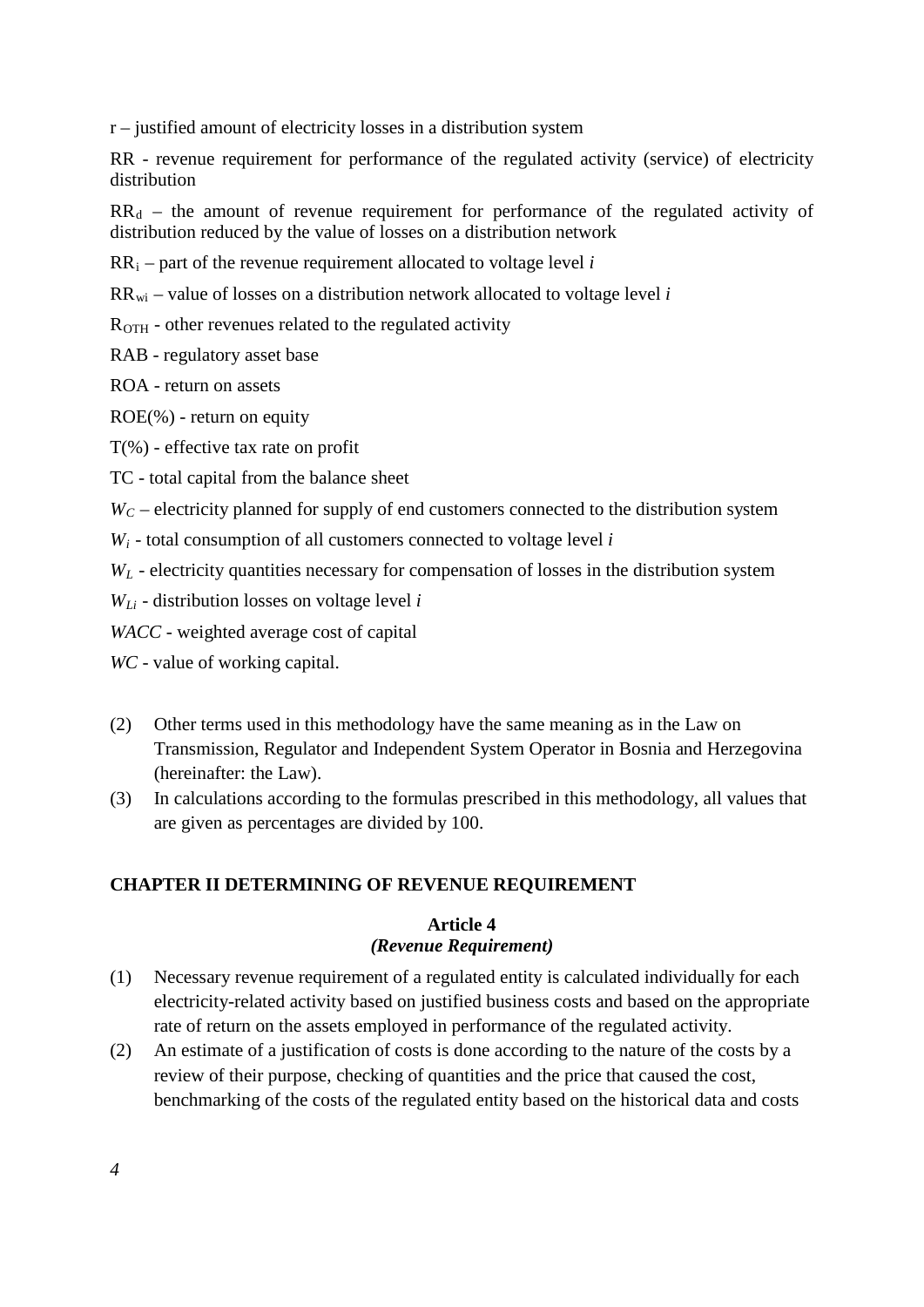of entities that perform the same electricity-related activity in the country or in neighboring countries.

- (3) The components of the revenue requirement are:
	- a) Costs of operation and maintenance,
	- b) Costs of depreciations of fixed assets,
	- c) Approved rate of return,
	- d) Taxes, contributions and other law-prescribed fees.
- (4) The costs of the performance of the regulated activity are contained in the income statement of the regulated entity and they reflect cash and non-cash costs that were incurred in order to ensure outputs that were realized in the billing period.
- (5) The State Electricity Regulatory Commission (SERC) approves justified costs for the performance of a regulated activity using the data given in the balance sheet of the regulated entity in the base year.
- (6) The revenue requirement and the tariffs based on it are determined for the regulated distribution activity (distribution tariffs), which includes the costs of electricity transmission, work of the Independent System Operator in BiH and ancillary services.
- (7) In the course of approving the revenue requirement SERC will take into account the special characteristics of the actual arrangement through which the regulated entity procured the electricity.

# **Article 5** *(Calculation of Revenue Requirement)*

(1) The revenue requirement of the regulated entity for performance of the activity of electricity distribution shall be determined pursuant to the following formula:

 $RR = C<sub>0&M</sub> + C<sub>D</sub> + (RAB × WACC) - R<sub>OTH</sub> + C<sub>L</sub>$ 

where:

 $C_{O\&M}$  – costs of operation and maintenance,

 $C_D$  – costs of depreciation,

RAB – regulatory asset base,

WACC – weighted average cost of capital,

 $R<sub>OTH</sub>$  – other revenues related to the regulated activity,

 $C_L$  – costs of covering of electricity losses in the distribution system.

- (2) In case of deviation from the planned scope of services, the revenue requirement for the following billing period will be adjusted.
- (3) The costs that relate to performance of the non-regulated activities are not subject to regulation and are excluded from the regulated revenues.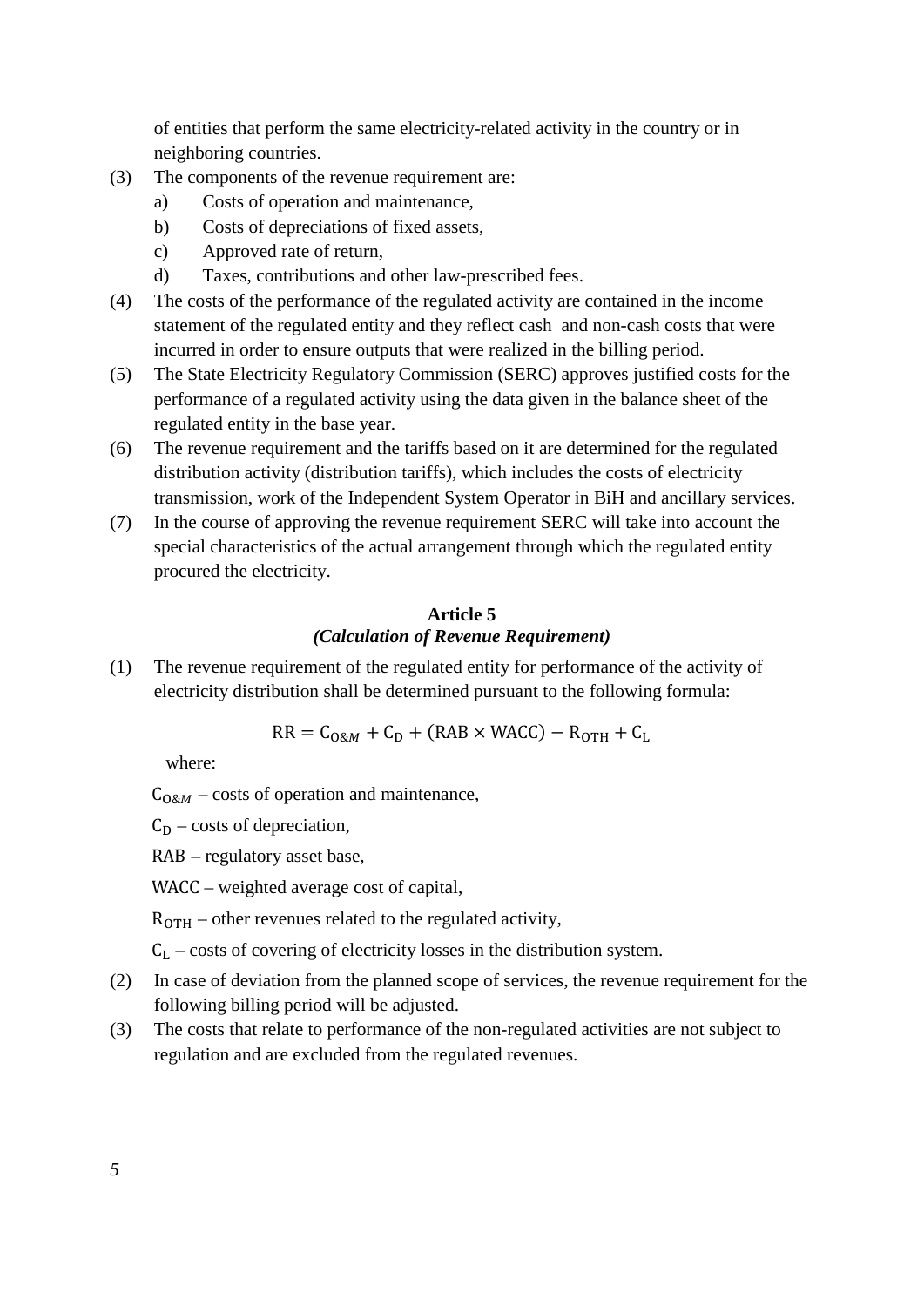### **Article 6** *(Operation and Maintenance Costs)*

The costs of operation and maintenance (operational costs) represent justified costs that occurred in the course of performance of the energy activity of distribution and management of the distribution system for electricity, and consist of:

- a) costs of materials,
- b) costs of fuel and energy sources,
- c) costs of salaries, contributions and other personal expenses,
- d) costs of generation services and costs of non-generation services, including the regulatory fee,
- e) non-material costs,
- f) other costs and expenditures that occurred in the course of business of the regulated entity.

## **Article 7** *(Depreciations Costs)*

- (1) Depreciation costs represent the costs of depreciation of assets used for performance of the licensed activity of electricity distribution, whereby the costs of depreciation include the costs of depreciation of the assets procured with no fee.
- (2) The depreciation costs include the costs of depreciation of the existing assets in the beginning of the billing period and the costs of depreciation of the assets that will be activated in the billing period.
- (3) The calculation of depreciation is done in accordance with the adopted accounting policies defined by the Rule on Accounting or another internal act, which is harmonized with legislation and the applicable international accounting standards. The amount of depreciation cost obtained in this way is recognized in the course of determining of revenue requirement.

# **Article 8**

#### *(Common Operational Costs, Assets, Depreciation Costs and Other Revenues)*

- (1) Common operational costs are those operational costs that were incurred in order to enable the functioning of the regulated entity that performs two or more energy-related activities or that performs another activity in addition to the energy-related activity and which cannot be directly tied to any specific origin of the cost.
- (2) Common costs are the costs of the regulated entity which are necessary for the functioning of an entity that performs two or more energy-related activities or that performs another activity in addition to the energy-related activity, and which cannot be directly allocated to individual regulated activities (non-tangible investments except for *goodwill*, real estate, plant and equipment).
- (3) Common depreciation costs are the costs of depreciation of common assets that were incurred in order to enable the functioning of the regulated entity that performs two or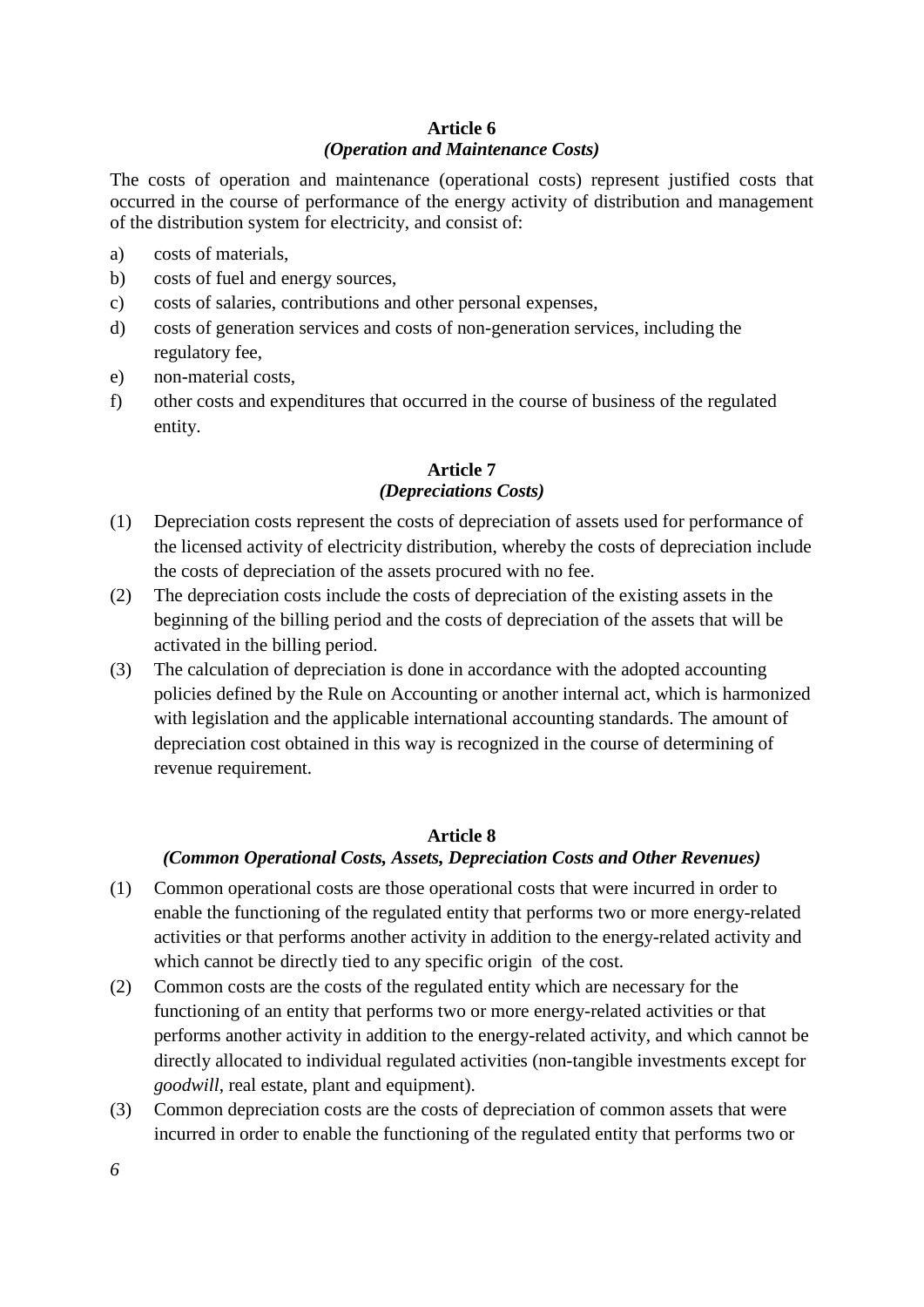more energy-related activities or that performs another activity in addition to the energy-related activity and which cannot be directly tied to any specific origin of the cost.

- (4) Common other revenues are other revenues that were realized by employment of the common assets of the regulated entity that cannot be directly allocated to individual activities.
- (5) Common operational costs, assets, depreciation costs and other revenues are allocated to the energy-related activity for which the revenue-requirement is being determined, in accordance with this methodology (electricity distribution) and to other electricityrelated and other activities, based on transparent rules (keys) determined in accordance with accounting standards and objective criteria.

### **Article 9** *(Accounting Unbundling of Regulated Activities)*

- (1) A regulated entity must perform accounting unbundling and submit a report listed by segments for each regulated activity, for other activities and common business.
- (2) A regulated entity with a license for supply that provides services to eligible and noneligible customers must perform accounting unbundling of the activities with eligible and non-eligible customers.

# **Article 10** *(Regulatory Asset Base)*

- (1) Regulatory Asset Base (RAB), as the base for calculation of a rate of return consists of permanent assets and necessary amount of permanent operational assets.
- (2) The regulatory asset base includes the procurement value of fixed assets reduced by accumulated depreciation and increased by the value of permanents operational costs necessary for regular operations.
- (3) All assets that were free, such as donations, transfer of assets without charge, participation of citizens in construction, etc., will not be included in the regulatory asset base.
- (4) A regulated entity must keep a record of all assets received without charge and of donations for basic assets, on their fair value, calculation of depreciation and bookkeeping value and write-off of assets.
- (5) The value of permanent operational assets that is included in the regulatory asset base (operational capital) is equal to net working capital and is calculated as the difference between total operational assets and total obligations with a payment due date of up to one year.
- (6) For the purpose of calculation of the revenue requirement the regulatory asset base is determined pursuant to the following formula:

$$
RAB = PV - AD - GA + WC
$$

where: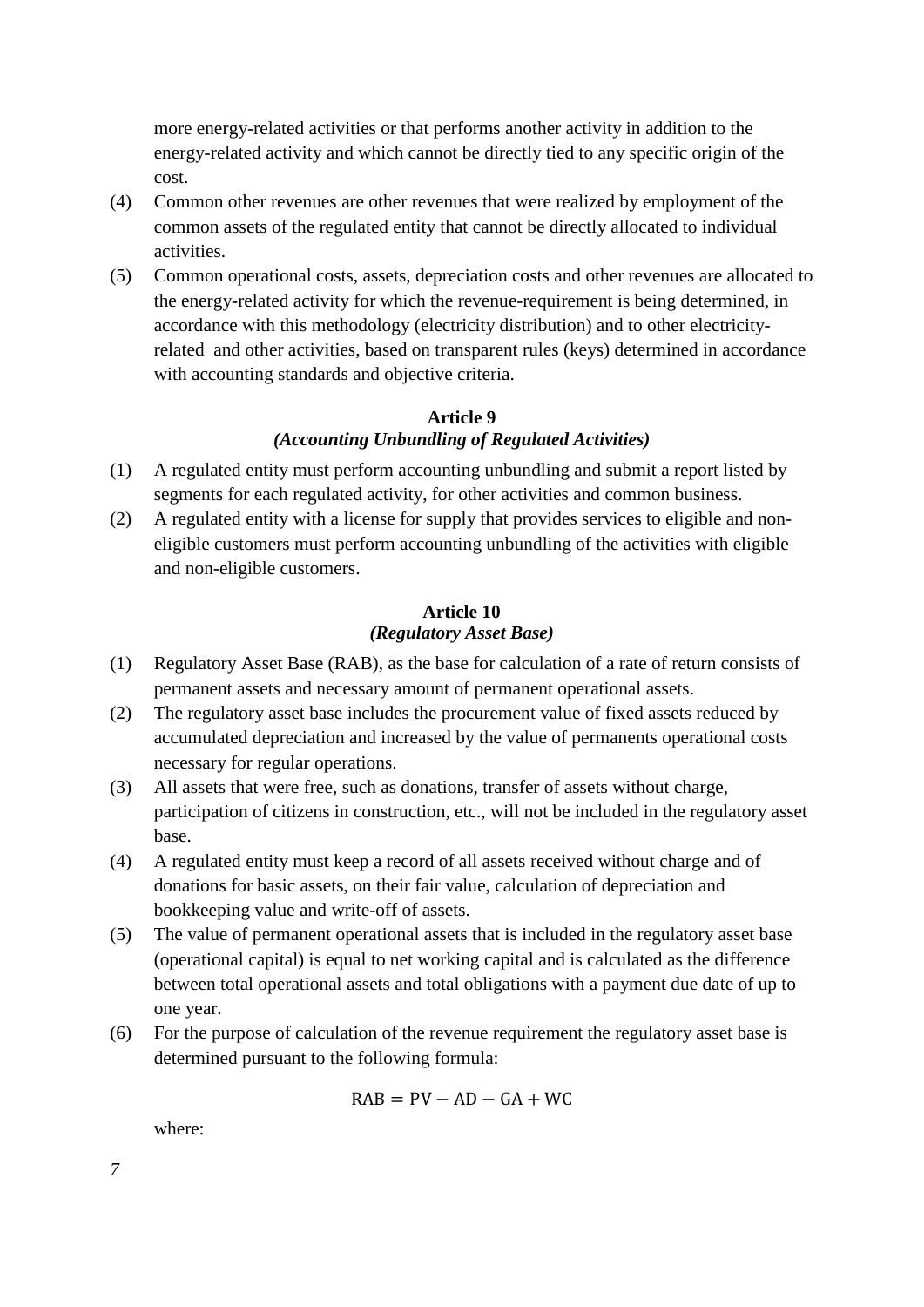PV - purchase value of fixed assets,

AD - value of accumulated depreciation of the fixed assets,

WC - value of working capital,

GA - granted assets.

- (7) The regulatory asset base can include only those assets that are used for performance of the regulated activities that are in SERC's jurisdiction (licensed assets).
- (8) Investments in basic assets are estimated and justified in accordance with the objective of maintaining the necessary scope and quality standard for the services within the regulated activity.
- (9) For determining the justifiability of each single investment into the basic assets which is done within the regulated activity, SERC will check the following:
	- a) Justifiability of the investment from the aspect of quality improvement and security of supply, all in accordance with the predicted increase of consumption,
	- b) Technical, technological, economic and other parameters and indicators of justifiability and efficiency of investments, and
	- c) Harmonization of investments with the existing development programs (plans).
- (10) SERC can decide to do an audit of the regulatory asset base. With the view of establishing as realistic tariffs as possible, an audit of the regulatory asset base can be done in any tariff proceedings.

### **Article 11**

#### *(Return on Assets)*

(1) Return on assets shall be calculated based on the regulatory asset base and the weighted average cost of capital:

$$
ROA = RAB \times WACC
$$

where:

 $ROA$  – return of assets,

 $RAB$  – regulatory asset base,

WACC - weighted average cost of capital.

- (2) In calculation of the weighted average cost of capital the relationship between capital and liabilities from the balance sheet will be taken into account.
- (3) The weighted average cost of capital represents the weighted average of rate of return on own capital and weighted average rate of return on borrowed capital:

$$
WACC(\%) = \frac{EP}{TC} \times \frac{ROE}{1 - \frac{T}{100}} + \frac{DP}{TC} \times DI
$$

where:

 $EP$  – value of capital (value of capital from balance sheet),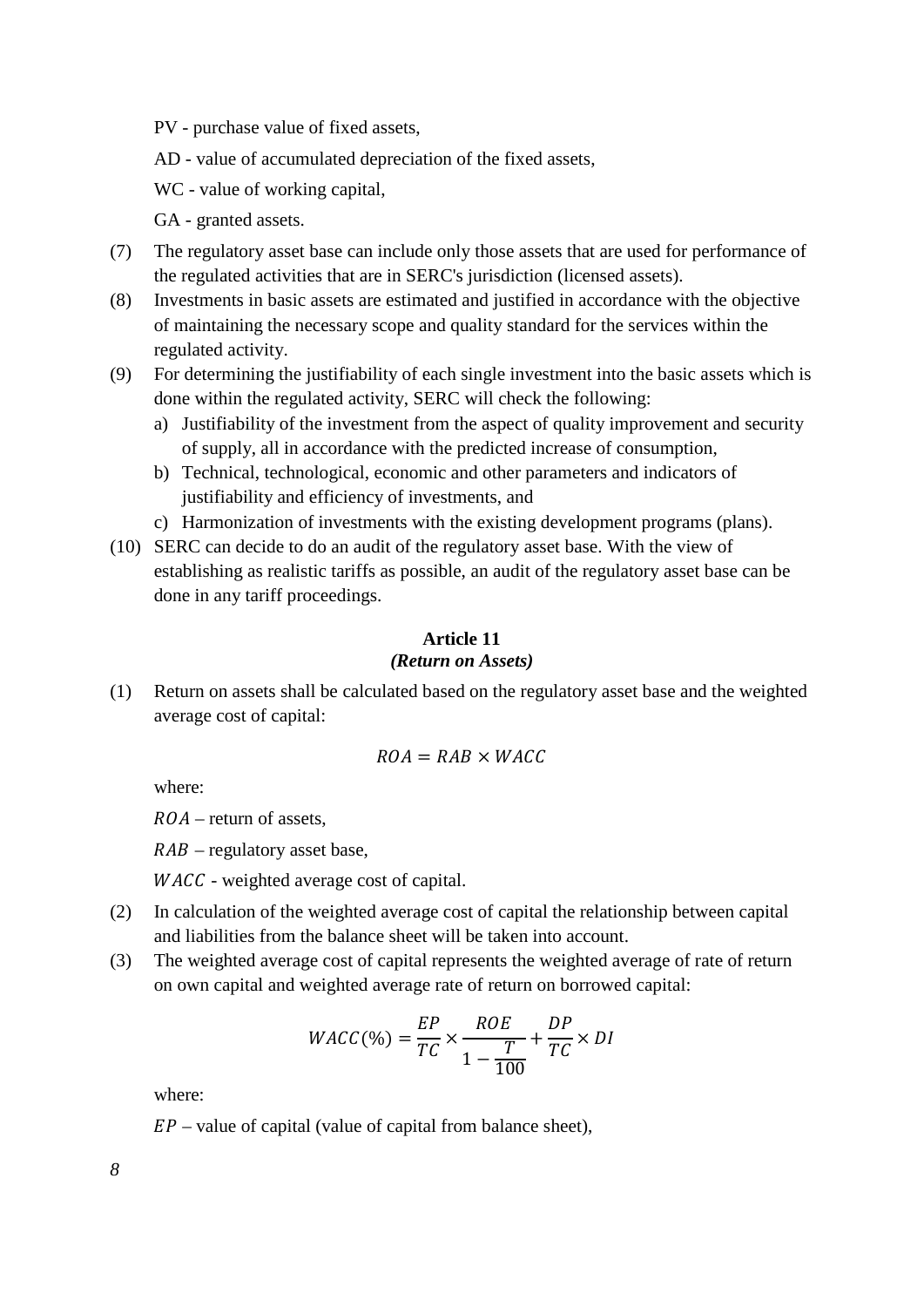$DP$  – value of liabilities (debt) (value of liabilities from balance sheet),

 $TC$  – value of assets from balance sheet,

 $ROE(\%)$  – return on capital,

DI  $(\% )$  – costs of liabilities (debt),

 $T(\%)$  – effective income tax rate.

- (4) WACC shall be calculated on the basis of the ratio between the capital and liabilities during the test year. The SERC may determine the planned (projected) ratio between capital and liabilities, which shall be used for calculation of the weighted average cost of capital.
- (5) A realistic rate of return on capital after taxes should reflect the specific risk of a company, the risk of a country and prevailing conditions for acquiring capital in a financial market.
- (6) The SERC approves the rate of return on capital.
- (7) Borrowed capital (liability) in the sense of this subsection represents the sum of longterm liabilities and short-term financial liabilities that finance regulated assets.
- (8) The cost of debt (borrowed capital) is calculated as an average realistic interest rate to total borrowed assets, whereby the share of specific borrowed assets to total borrowed assets is weighted. The cost of debt is recognized up to the level of price of carefully and rationally financed assets.

#### **Article 12** *(Costs for Recovery of Losses)*

(1) The amount of costs for the recovery of electricity losses in a distribution system shall be determined pursuant to the following formula:

$$
C_{L} = W_{L} \times p_{L}
$$

Where:

 $C_L$  – costs for recovery of costs for electricity losses in the distribution system for electricity,

 $W<sub>L</sub>$  quantity of electricity needed for recovery of losses in the distribution system for electricity (kWh),

 $p_L$  – price of electricity for recovery of losses in the distribution system for electricity (pf/kWh).

(2) The quantity of electricity needed for recovery of losses in the distribution system is calculated pursuant to the following formula:

$$
W_L = W_C \times \frac{r}{1-r}
$$

Where: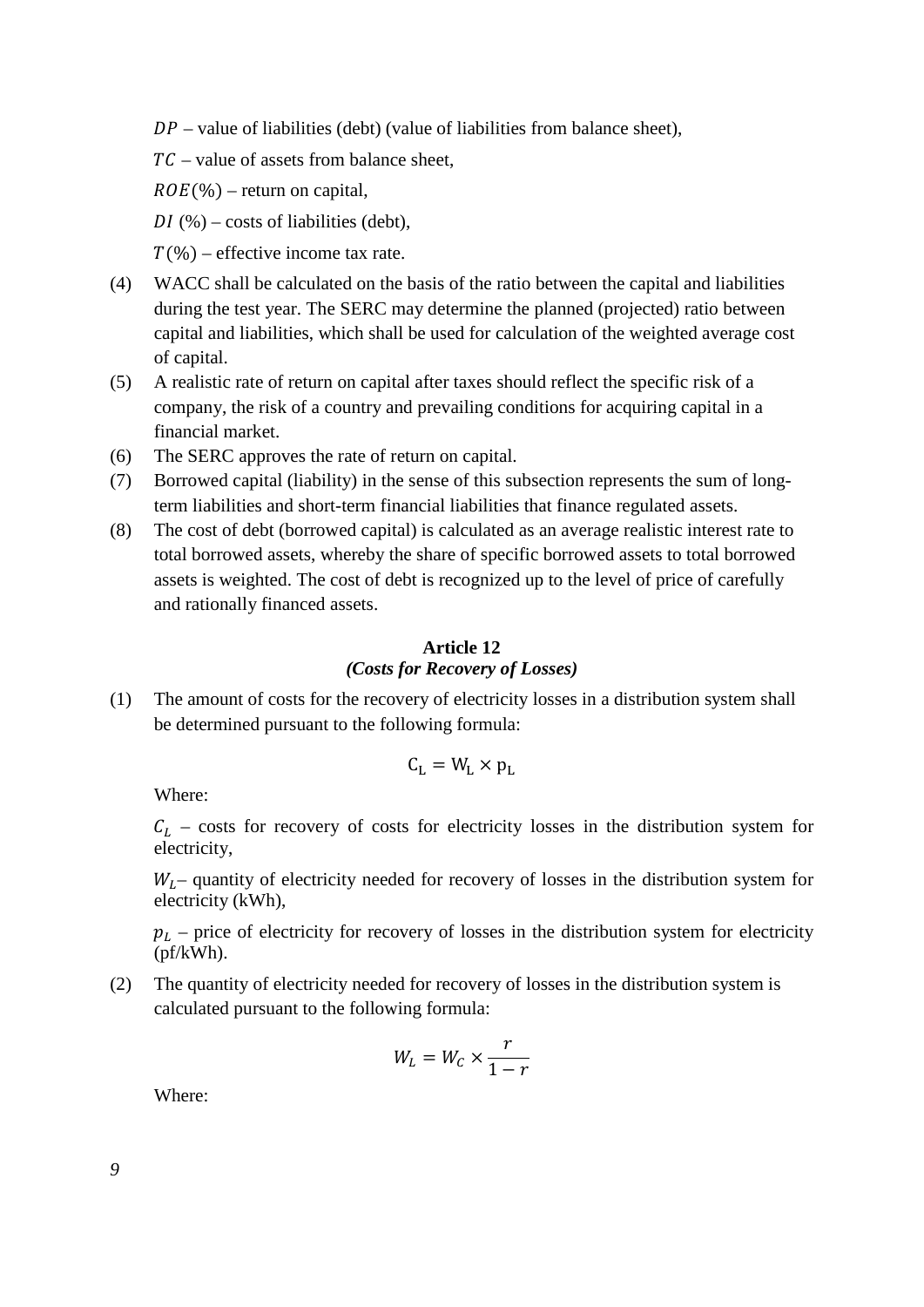$W_c$  – electricity planned for delivery to end customers connected to the distribution system (kWh),

 $r$  – justified rate of electricity losses in the distribution system  $(\% )$ .

- (3) The justified rate of electricity losses in the distribution system is determined on the basis of loss rates realized in the previous three years as a minimum, the analysis of system status, benchmarking of implemented loss rates by energy undertakings that perform the same activity in the region and plan for the reduction of losses and measures for its implementation.
- (4) The price of electricity for covering losses is the price determined on the basis of the weighted average costs for electricity procurement by the energy undertakings performing the activity of electricity trade for the purpose of supplying customers in the Brčko District BiH and the total procured electricity on an annual basis.

# **Article 13**

## *(Other Revenues)*

Other revenues, except the revenue collected based on distribution of electricity, are revenues realized by employing assets earmarked to perform a regulated activity, such as: revenues from the sale of byproducts and services, revenues from activation of results and goods, revenues from the sale of assets and other revenues.

# **Article 14** *(Connection to Distribution Network)*

- (1) In accordance to the principle of universal and fair access to electricity, the price of connection and/or increase of connection capacity for existing consumers as a one-off amount for the benefit of a licensee for distribution activity must be based on connection costs and taken into account in an appropriate manner while determining the revenue requirement for a regulated undertaking.
- (2) A new customer shall be obligated to pay the costs for the connection to the distribution network in accordance to the General Conditions for Electricity Supply in Brčko District BiH.
- (3) An existing customer that increases its capacity requiring modification of physical characteristics for the connection to the network shall be obligated to pay the costs for modification of connection to distribution network in accordance to the General Conditions for Electricity Supply in Brčko District BiH.

# **Article 15** *(Power Balance in Distribution Network)*

- (1) A regulated undertaking performing the activity of electricity distribution shall be obligated to submit to SERC the power balance made on the basis of planning and historical data elements.
- (2) The power balance contains electricity flows in the distribution network on an annual and monthly level, such as: electricity take-on from the transmission network, take-on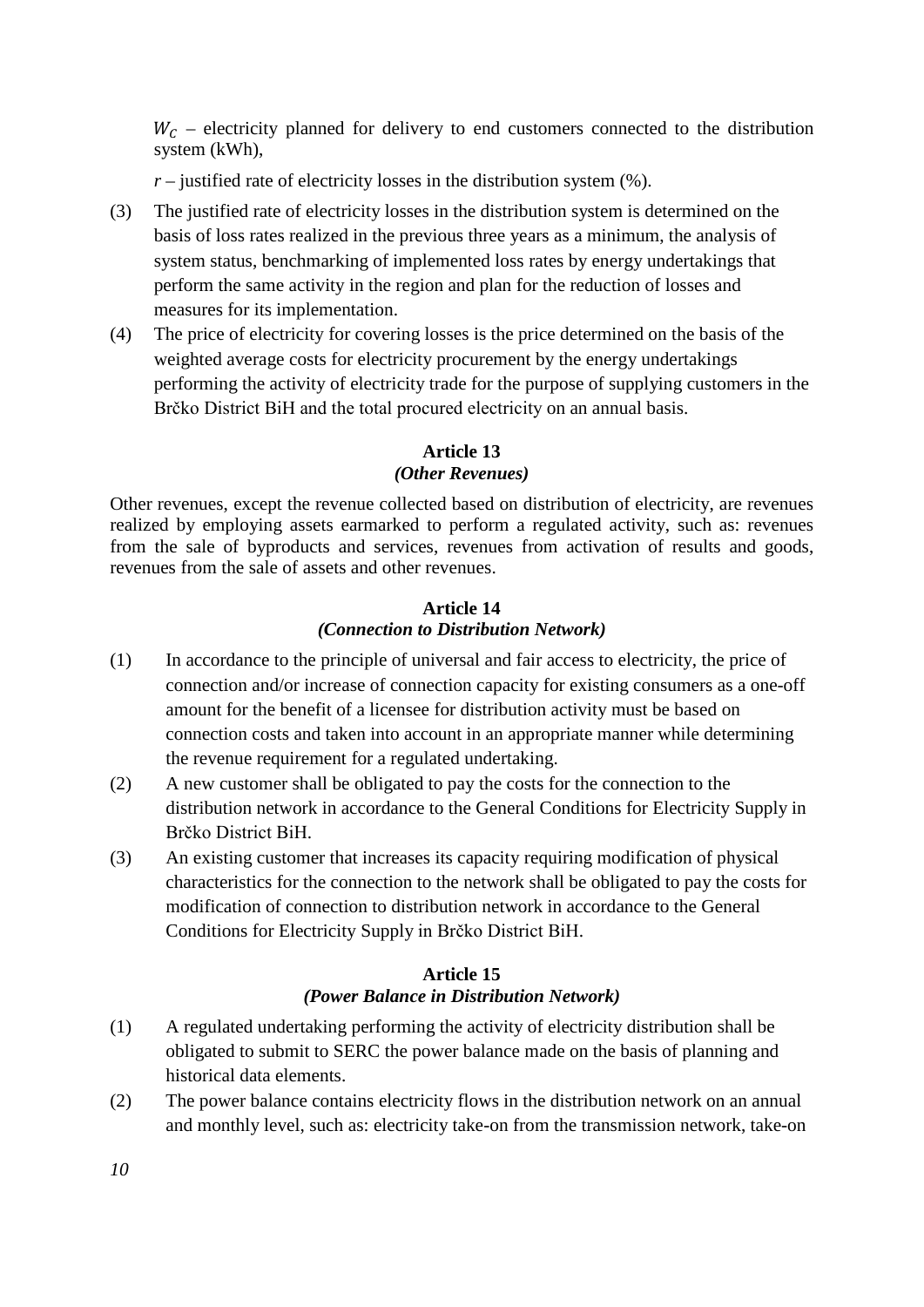from other distribution systems, generation on the distribution network, delivery to other distribution systems, electricity losses by voltage levels and consumption of final categories by consumption categories and groups.

(3) The above balance must be harmonized with an annual power balance that is done by the Independent System Operator in BiH.

# **CHAPTER III TARIFF SYSTEM FOR DISTRIBUTION OF ELECTRICITY**

### **Article 16**

#### *(Structure of Tariff System)*

The structure of the tariff system for distribution of electricity in the Brčko District BiH shall be comprised of:

- a) The tariff elements that measure the effects of regulated undertakings for the purpose of their connection with the costs,
- b) The categories of costs that are determined depend on: voltage at the electricity delivery point, capacity characteristics, consumption purpose, the manner of metering and other categories within which groups of customers are formed,
- c) Daily and seasonal time intervals for application of different tariff elements for each consumption category and group of customers depending on costs caused to the electricity system in that period by the manner and the structure of electricity consumption,
- d) The tariff rates for the calculation of electricity represent the implementation of tariff elements and they are set for each consumption category in a specific daily interval and season with associated unit prices.

# **Article 17**

#### *(Tariff Elements)*

The tariff elements are:

- a) Active electric power, expressed in kWh,
- b) Excessive take-on of reactive power, expressed in kvarh,
- c) Billing demand, expressed in kW for billing period,
- d) Fixed fee by metering point, expressed in KM.

#### **Article 18**

#### *(Consumption Categories)*

The consumption categories are:

- a) Consumption at voltage level 35 kV (take-on of electricity at voltage levels 35 kV and higher, including voltage level 35 kV),
- b) Consumption at voltage level from 1kV to 35 kV (take-on of electricity at voltage levels from 1 kV to 35 kV, including voltage level 1 kV),
- c) Consumption at voltage level (take-on of electricity at voltage level less than 1 kV):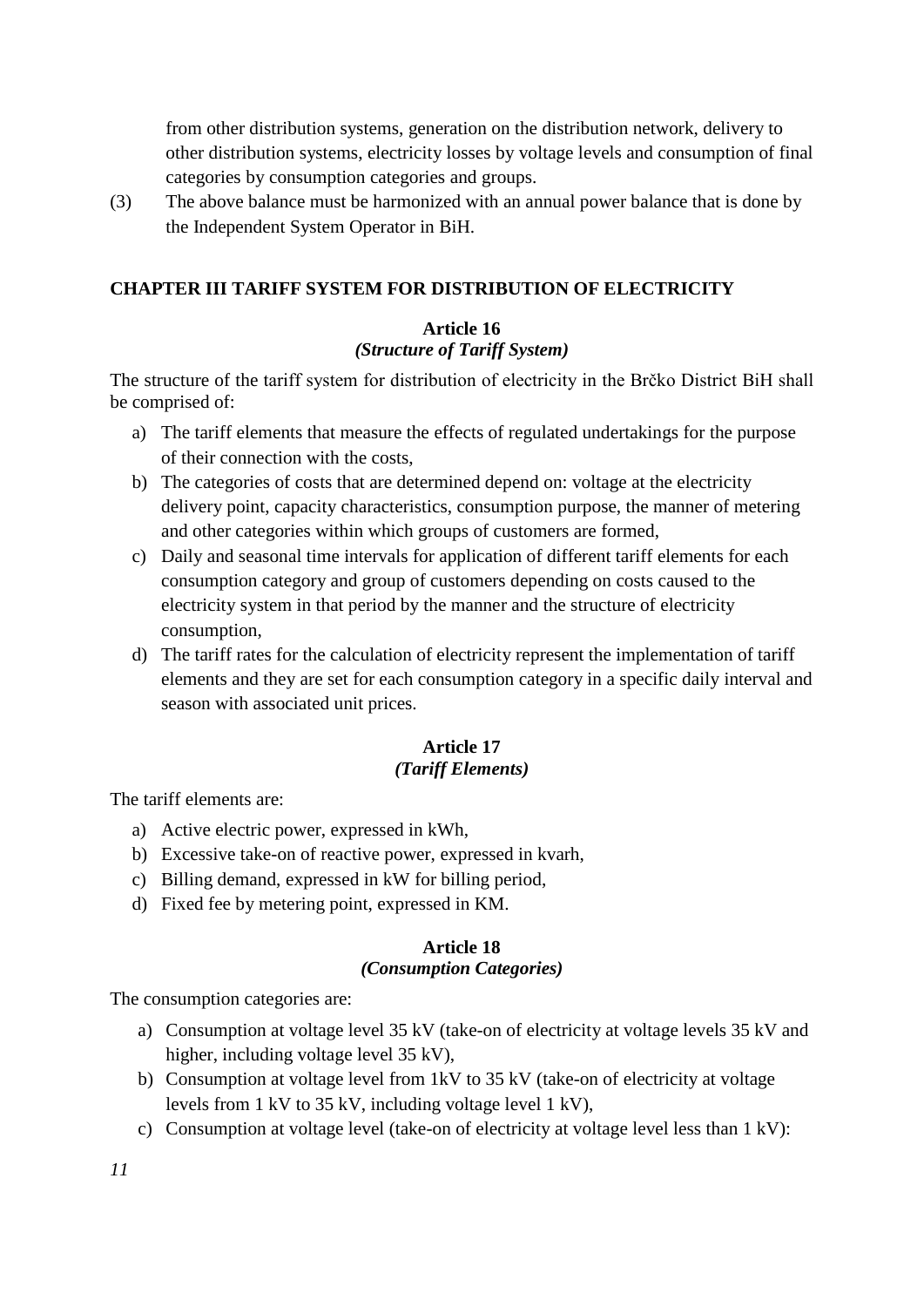- 1) Consumption in households includes consumption of electricity in flats, residential houses and weekend houses, consumption for illumination of the associated premises for household, garage, access to residential buildings, staircase lighting, elevators and common devices,
- 2) Public lighting includes electricity for illumination of streets, squares, roads, bridges, tunnels on roads, pedestrian zones, signal devices, parks and historic monuments,
- 3) Other consumption is the consumption taken-on at low voltage, which is not the consumption in household or public lighting.

## **Article 19.** *(Customer Groups)*

The groups of customers within specific categories shall be determined as follows:

- a) According to the manner of metering of delivered active electricity (customers with a single tariff meter, customers with a double tariff meter and controlled consumption customers),
- b) According to the manner of metering and determination of billing demand,
- c) According to other critera that show that the costs caused by the customers for the electricity system are different.

# **Article 20** *(Tariff Rates)*

- (1) The tariff rates are determined individually for seasons, the time of day and for categories of consumption according to voltage levels at which electricity is being taken.
- (2) The tariff rates according to season are higher (VS) and lower (NS), and their ratio is determined in the amount of 1.5:1.
- (3) The tariff rates according to the time of day are higher (VT) and lower (MT), and their ratio is determined in the amount of 2:1.
- (4) A regulated undertaking may propose to introduce, eliminate or modify any category of consumption, customer group, duration and mutual relationship of seasonal and daily rates, and a final decision shall be issued by the SERC.

# **Article 21**

# *(Active Electricity)*

- (1) Active electricity shall be determined by metering by means of an electric meter for active electricity, and it is expressed in kWh (kWh).
- (2) Each customer connected to the distribution network must have an appropriate device for registration of take-on active electricity in accordance to the General Conditions for Electricity Supply and Distribution Grid Code for the Brčko District BiH.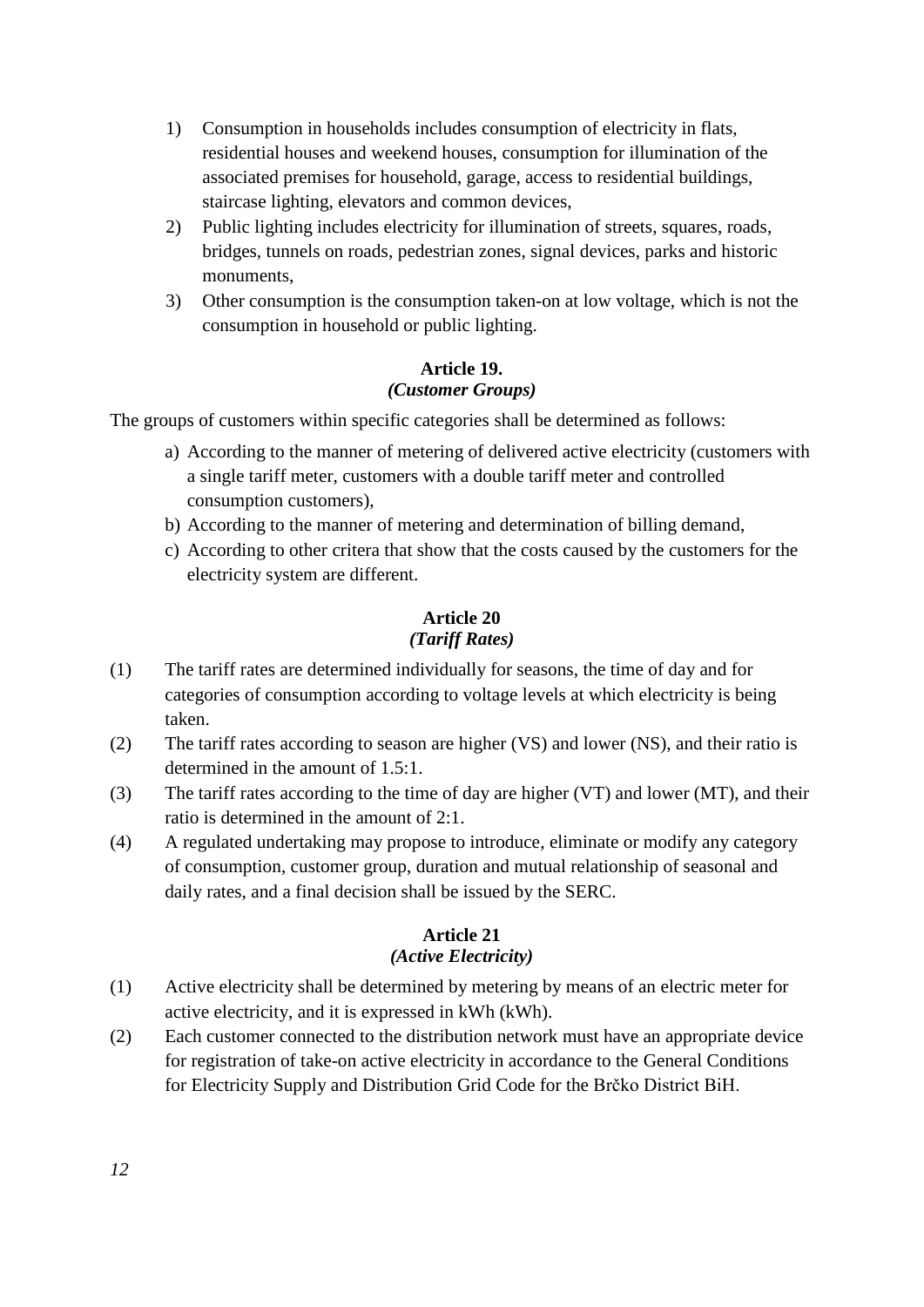### **Article 22** *(Billing Demand)*

- (1) Billing demand is determined for the billing period (month) in one of the following ways:
	- a) Metering of peak load when the customer, in accordance to the General Conditions for Electricity Supply in the Brčko District BiH, has an appropriate metering device,
	- b) By means of a device for limitation of capacity (electricity),
	- c) On the basis of consumed active electricity,
	- d) On the basis of analysis of system load and load research for consumption categories and groups of customers.
- (2) Peak load is the biggest registered capacity in a time interval of 15 minutes during a monthly billing period.
- (3) If the time for achieving peak load is determined by recorded metering, the billing demand is calculated for peak load achieved in the time of application of higher tariff rates.

# **Article 23** *(Reactive Power)*

- (1) Reactive power shall be determined by metering or temporary metering by means of electric meter for reactive power and is expressed in kvarh.
- (2) Customers shall be calculated and charged excessive take-on of reactive power.
- (3) Excessive take-on of reactive power shall be a positive difference between the measured reactive power and reactive power that corresponds to the power factor cos φ=0, 95 inductivity, i.e., it is the reactive power exceeding 33% of active power which is taken over in the period of implementation of a higher tariff.

# **CHAPTER IV ALLOCATION OF REVENUE REQUIREMENT TO TARIFF ELEMENTS**

# **Article 24**

# *(Tariff for Electricity Distribution Services)*

- (1) Distribution services shall be calculated in accordance to a tariff for distribution services (distribution network fee).
- (2) Unit prices (tariff rates) are prescribed in the tariff from the previous paragraph for categories of consumption and groups of customers.

# **Article 25**

# *(Justified Costs in Determination of Tariffs)*

(1) The costs for distribution services shall be recognized on the basis of the approved revenue requirement and numbers in the power balance for the distribution network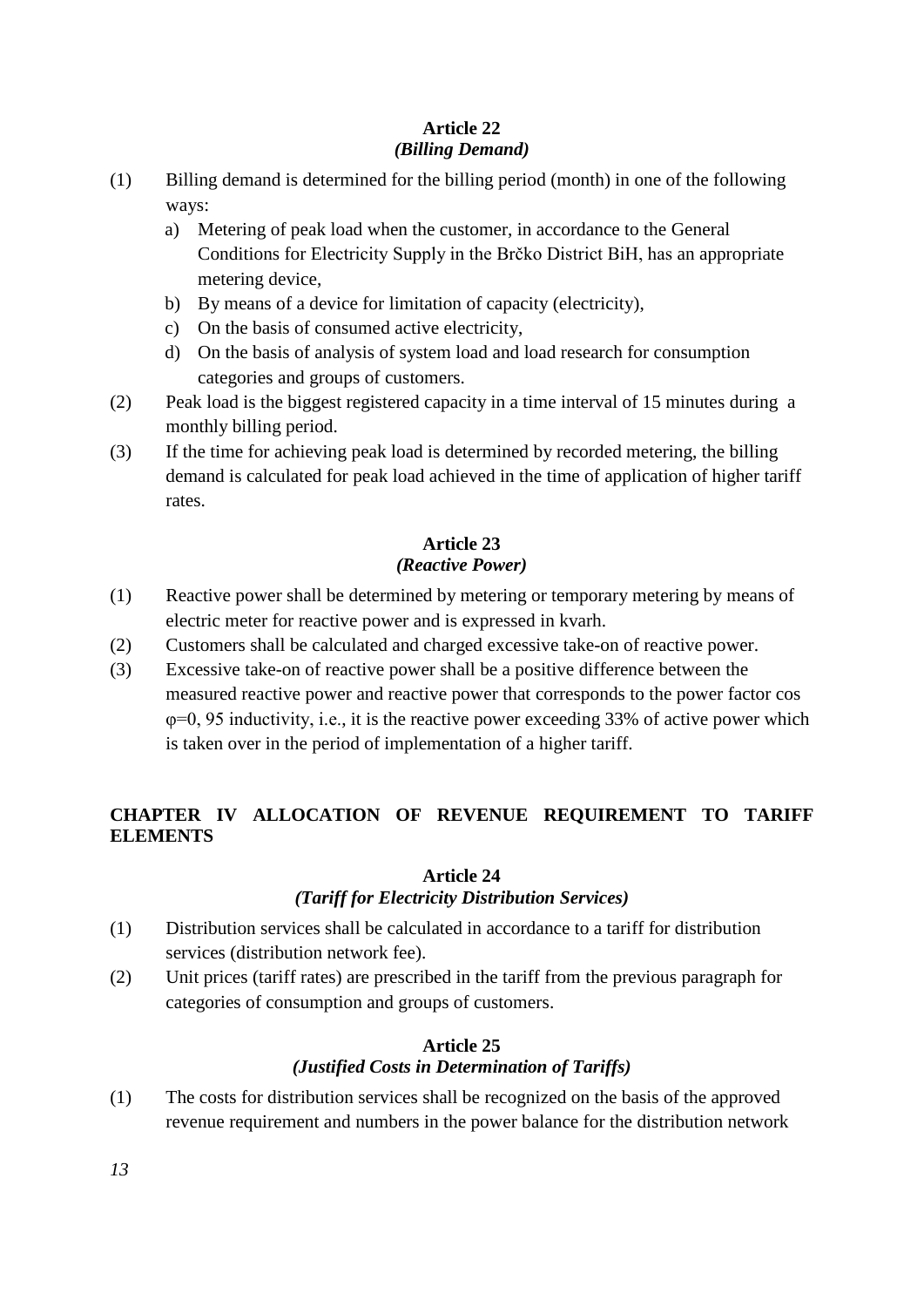determined in accordance to the provisions referred to in Chapter II of this Methodology.

- (2) The tariffs for distribution of electricity shall cover the following costs:
	- a) Operation, maintenance and control of distribution network, including the costs of maintaining the connection and metering devices and reading metering devices in accordance to the General Conditions for Delivery and Supply of Electricity and Distribution Grid Code of the Brčko District BiH,
	- b) Development of the distribution network,
	- c) The fee for justified costs for energy losses on the distribution network is approved by the SERC.

# **Article 26** *(Allocation to Tariff Elements)*

- (1) A part of the revenue requirement is allocated to the tariff elements billing demand and active energy as determined in the Methodology, based on the share of variable and fixed costs in the total costs, analysis of seasonal and daily consumption diagrams and analysis of consumption by categories and groups of users accomplished in the previous period, that is, forecasted for the upcoming period and other objective technical and economic parameters.
- (2) The part of costs allocated to the element billing demand may be allocated to tariff element active energy.
- (3) A part of the revenue requirement is allocated to the tariff element reactive energy on the basis of cost analysis for the use of system for distribution of electricity, increased electricity losses due to capacity flows with capacity factor lower than the prescribed one, costs for additional capacity, structure and value of the distribution system facilities, power balances and other objective and economic parameters.

## **Article 27** *(Cumulative Principle for Determination of Tariffs)*

The tariff rates for distribution services by voltage levels shall be determined according to a cumulative principle, which means that the tariff for a customer that receives energy at a lower voltage level includes the associated part of distribution costs at higher voltage levels.

#### **Article 28**

# *(Determination of Average Prices for Tariff Elements)*

- (1) The basis for the determination of relative relationships between tariff rates by voltage levels is the total costs occurred up to the delivery point.
- (2) The costs referred to in the previous paragraph include the distribution costs and losses on the distribution network. Transferred distribution costs that include transmission costs, ISO costs and ancillary services costs shall be recognized, unless the market arrangement for the procurement of electricity specified differently, pursuant to Article 4 of this Methodology.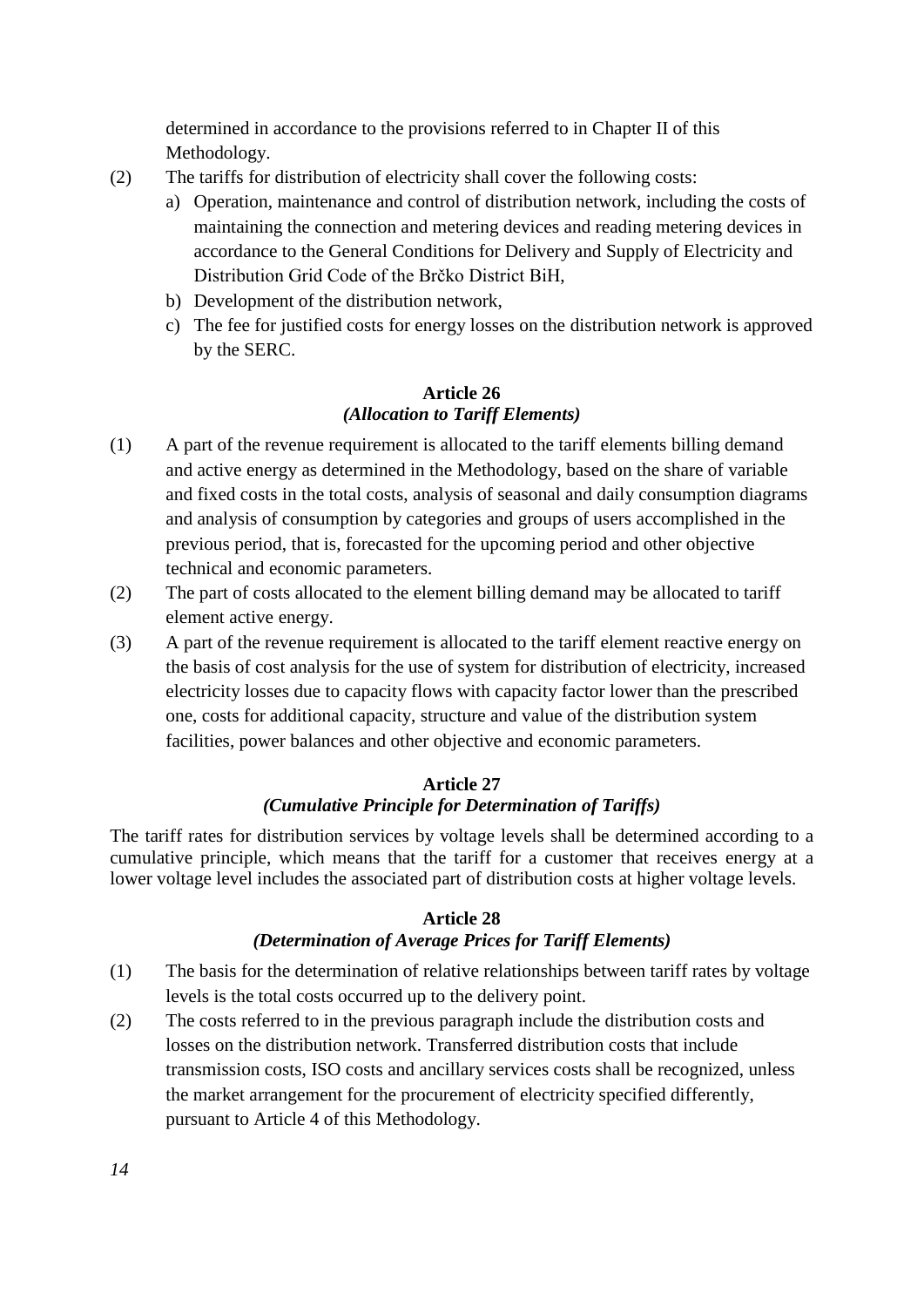(3) The allocated part of the revenue requirement for the voltage level and  $i$  ( $RR_{i}$ ) is proportional to the relationship of values for distribution capacity at the associated voltage level and the value of total distribution capacities, taking into account the cumulative principle:

$$
RR_i = RR_d \times \frac{C_i}{C}
$$

Where:

 $C_i$  – value of distribution network capacities for voltage level *i* (KM),

 $C$  – value of total distribution capacities (KM),

 $RR<sub>d</sub>$  – amount of revenue requirement for the performance of regulated distribution activity, reduced for the value of losses on the distribution network (KM).

(4) For tariff element billing demand on voltage level i, the average price is:

$$
p_{Pi} = \frac{RR_i}{P_i}
$$

where:

 $RR_i$  – allocated part of revenue requirement to voltage level *i* (KM),

 $P_i$  –total annual non-coincident peak load for all customers connected to voltage level *i* (kW).

(5) For the tariff element active energy at voltage level i, the average price is:

$$
p_{Wi} = \frac{RR_{Wi}}{W_i}
$$

Where:

 $RR_{Wi}$  – value of losses at the distribution network is allocated to voltage level *i* (KM),

 $W_i$  – total annual consumption of all customers connected to voltage level  $i$  (kWh).

(6) The value of losses on the distribution network is allocated to the voltage level and proportional to the ratio of losses at the voltage level and total losses:

$$
RR_{Wi} = C_L \times \frac{W_{Li}}{W_L}
$$

Where:

 $C_L$  – value of losses on the distribution network (KM),

 $W_{Li}$  – distribution losses at the voltage level *i* (kWh),

 $W_L$  – total losses on distribution network (kWh).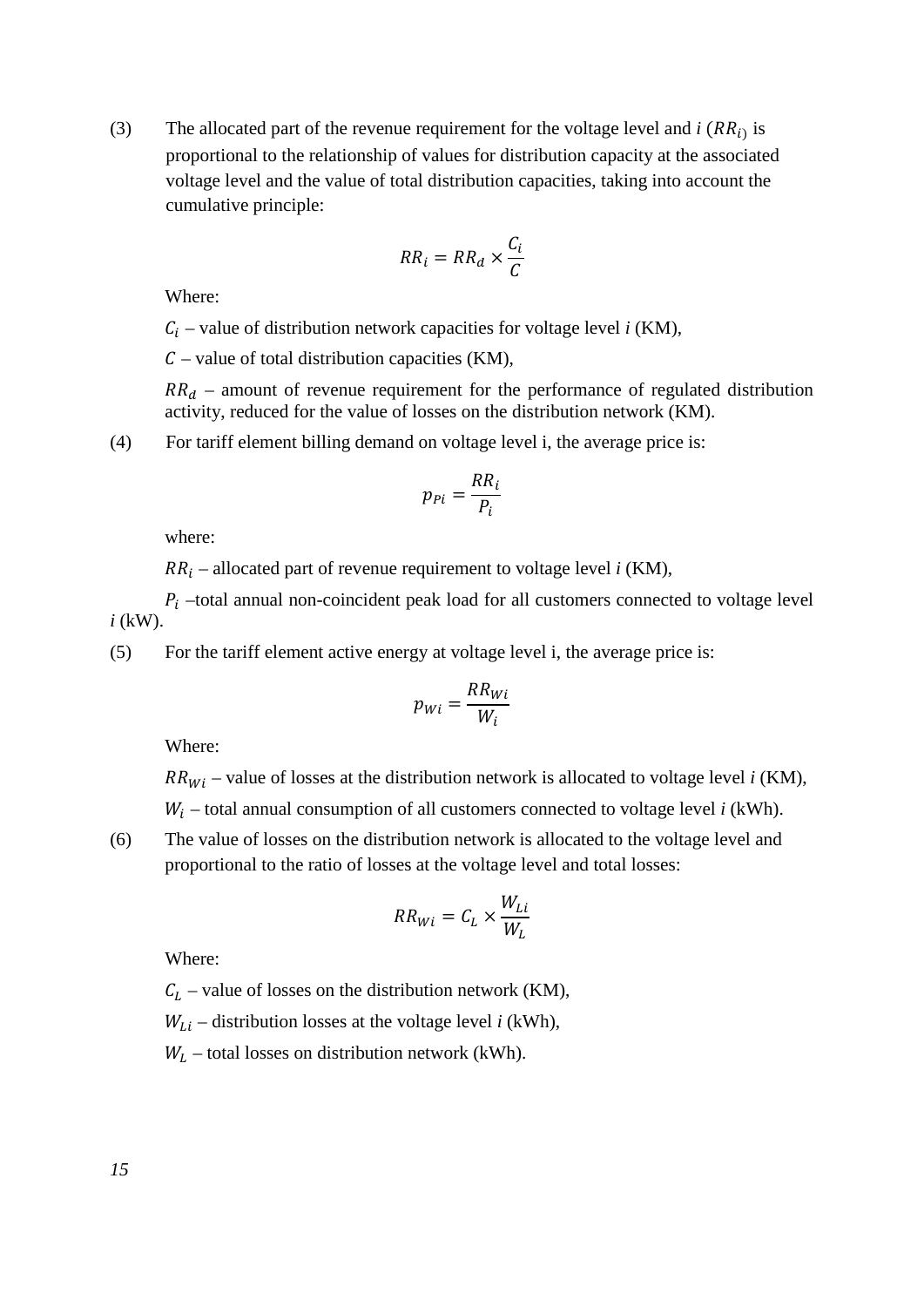#### **Article 29** *(Balance of Revenue Requirement and Revenue by Tariff Elements)*

In determination of the average prices for tariff elements on voltage level *i* a requirement where the sum of values of all tariff elements is equal to the revenue requirement must be met:

$$
RR = \sum_{i}^{n} p_{Pi} \times P_i + \sum_{i}^{n} p_{Wi} \times W_i
$$

Where:

*n* – number of voltage levels for which the average price of tariff elements is determined.

#### **CHAPTER V TRANSITIONAL AND CLOSING PROVISIONS**

#### **Article 30** *(Electricity Supply for Household Customers)*

- (1) The activity of supply to customers, who in accordance to Article 18 of this Methodology belong to the household category, is a regulated activity that in addition to costs based on tariffs for distribution of electricity (distribution network fee), includes procurement costs and supply.
- (2) The costs of electricity procurement represent the total procurement costs for electricity for the needs of household customers  $(p_d)$  determined in an annual power balance for the distribution network in the Brčko District BiH and they are the sum of costs for electricity generation and costs of wholesale trade.
- (3) In accordance to international accounting standards, the costs of procured electricity include all dependent procurement electricity costs.
- (4) The costs of electricity supply include the costs of a supplier that are related to the processing of the data on metering points and customers, contracts administration, billing, collection and a service center for customers.
- (5) Based on the justifiability of costs referred to in paragraph 1 of this Article, the revenue requirement of the regulated undertaking that performs a public service obligation for supply of household customers in the Brčko District BiH is approved by the SERC.

#### **Article 31**

#### *(Tariff Rates for Electricity Supply of Household Customers)*

(1) The tariff rates for electricity supply of household customers are determined in the transition period pending full opening of electricity market in Bosnia and Herzegovina not later than 31 December 2014. These rates are determined with a view to facilitate public service of electricity supply for household customers.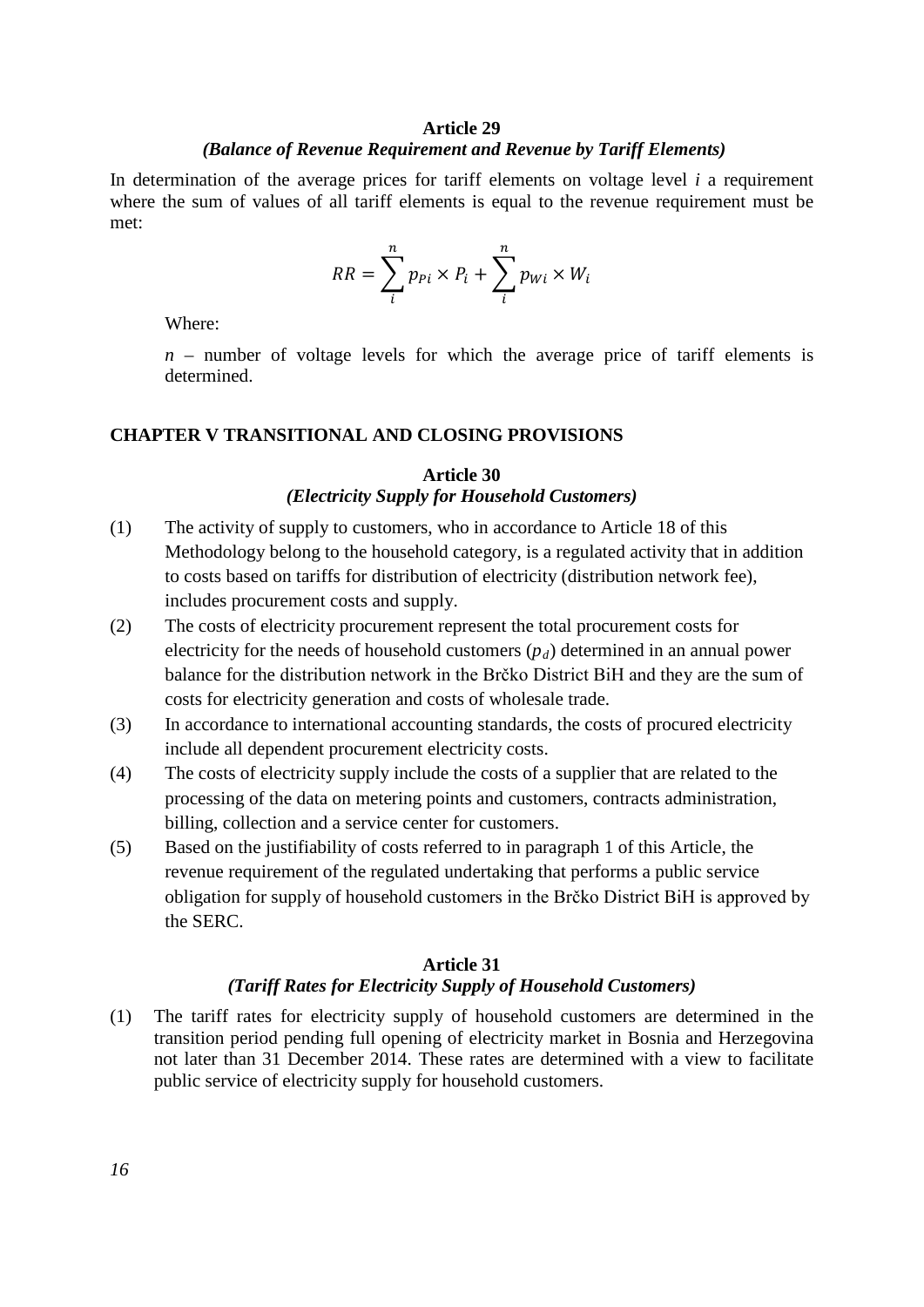- (2) Tariffs for electricity supply of household customers may be determined for each of the following tariff elements:
	- a) Active electricity, expressed in kWh,
	- b) Billing demand, expressed in kW for billing period, and
	- c) Fixed fee by metering point of a customer expressed in KM.
- (3) Household customers may be divided into two groups according to the manner of measuring active energy that is delivered:
	- a) Customers with a single tariff meter, and
	- b) Customers with a two tariff meter.
- (4) The tariffs for electricity supply of household customers may be differentiated according to season by higher (VS) and lower (NS), and according to time of day to higher (VT) and lower (MT).
- (5) Allocation of the revenue requirement for a regulated undertaking to tariff elements and the determination of tariffs for electricity supply of household customers shall be performed in accordance to Article 26 of this Methodology.
- (6) Upon the requirement of a regulated undertaking that performs public service of electricity supply to household customers, tariff rates are approved by the SERC.
- (7) A regulated undertaking may propose to introduce, eliminate or modify any group of customers and duration and mutual relationship between seasonal and daily rates, and final decision will be made by the SERC.

#### **Article 32**

# *(Regulated Third Party Access)*

A regulated undertaking shall be obligated to provide third party access and distribution service to eligible and ineligible customers and other users of the distribution system under the same conditions and without discrimination.

# **Article 33** *(Publishing of Tariffs)*

A regulated undertaking shall be obligated to publish tariffs for services of electricity distribution approved by the SERC and make them available to the public.

#### **Article 34**  *(Interpretation)*

- (1) The SERC shall provide interpretation of this document.
- (2) If an issue is not covered by this document, the SERC shall decide on the manner of its resolution in each specific case or shall issue separate guidelines for application of individual provisions of this methodology.